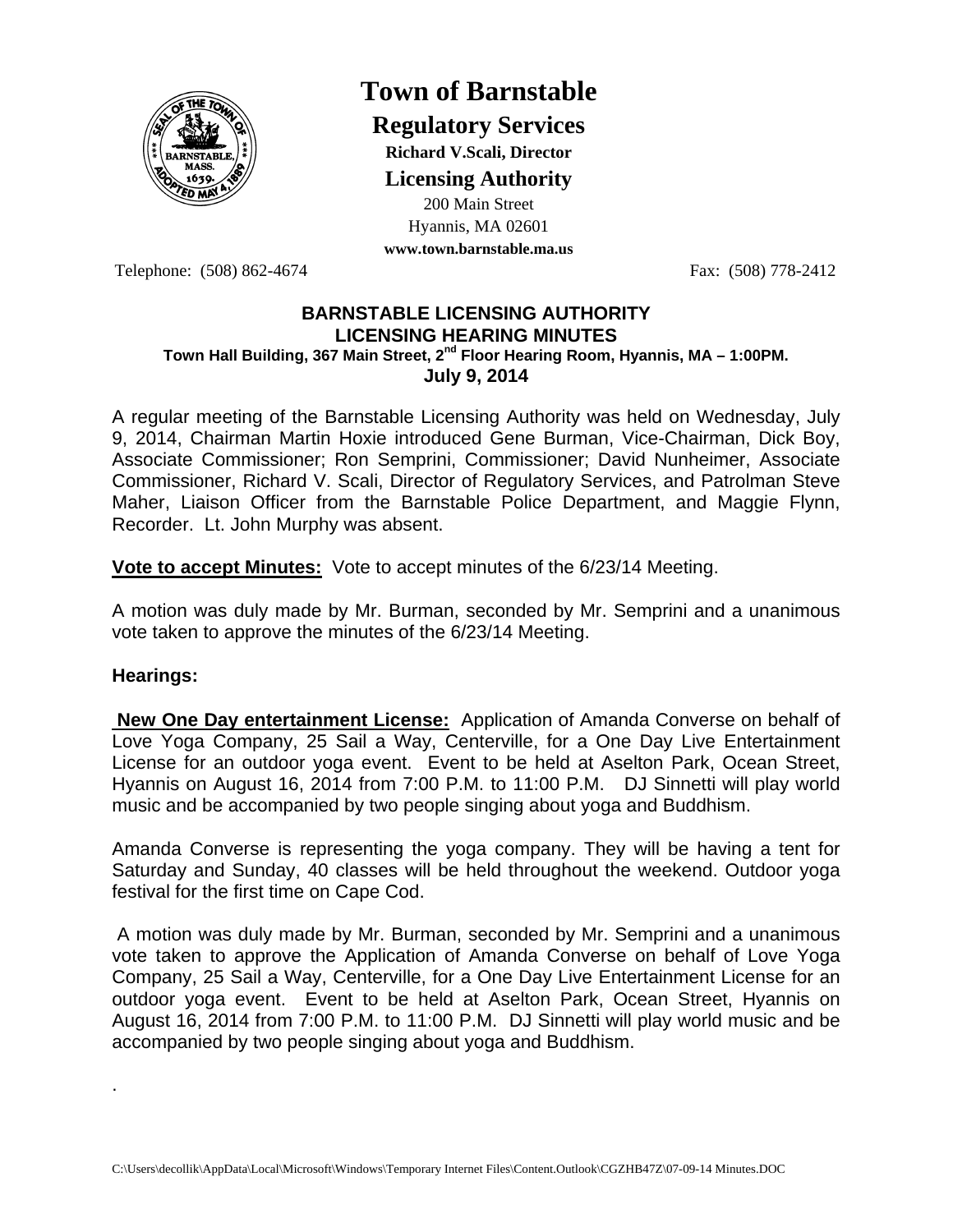**New Annual Common Victualler License:** Application of KGGK, Inc, d/b/a Katie's Creamery, 572 Main Street, Hyannis, Julie Kimball, Manager, for a New Annual Common Victualler License, to be operated 11 am to 9 pm.

Julie Kimball, manager, appeared. This building is behind the other building. I am the manager for both; separate building. The Samba grille used to be there several years ago. Requesting hours of 11-9 but may not be open for all of that time. Additionally, requesting 48 seats for outside alley. There are 3 apartments upstairs, any potential noise problems, no, one is her daughter. The new facility will be used for manufacturing the ice cream and the public can watch.

A motion was duly made by Mr. Burman, seconded by Mr. Semprini and a unanimous vote taken to approve the application of KGGK, Inc, d/b/a Katie's Creamery, 572 Main Street, Hyannis, Julie Kimball, Manager, for a New Annual Common Victualler License, to be operated 11 am to 9 pm.

**New Annual Common Victualer License:** Application of Dreams Cape Inc, d/b/a Sweet Kiwi Hyannis, 790 Iyannough Rd, Cape Cod Mall, Hyannis, Bryan F Byrne, Manager, for a New Annual Common Victualler License, to be operated 10 am to 9 pm in the Cape Cod Mall food court.

Bryan Byrne appeared on behalf of the application. We will be selling self serve frozen yogurt; took over a vacant space, just before Macy's. Mr. Scali asked if there will be seats inside the restaurant; yes. There needs to be clarification regarding the location of the restaurant, it was advertised as being in the food court of the mall which is not the case.

A motion was duly made by Mr. Burman, seconded by Mr. Semprini and a unanimous vote taken to approve the application of Dreams Cape Inc, d/b/a Sweet Kiwi Hyannis, 790 Iyannough Rd, Cape Cod Mall, Hyannis, Bryan F Byrne, Manager, for a New Annual Common Victualler License, to be operated 10 am to 9 pm in the Cape Cod Mall.

**Show Cause Hearing :** The Barnstable Police Department has requested a Show Cause Hearing be called for Compound Cape Cod Inc., d/b/a The Compound Bar and Grille, for the following alleged violations on 6/01/2014:

Code of the Town of Barnstable, MA, 501-3, Section H, by allowing more people in the main room of the establishment that was allowed per the building commissioner for that room; 501-3, section 1-2, by allowing patrons to congregate outside the premises without an employee present; 501-5, Section D, by allowing patrons to consume beverages outside the licensed premise; 501-8, Section A, by allowing the above actions to take place on June 1, 2014 after being advised of the regulations of the Town on at least two different occasions.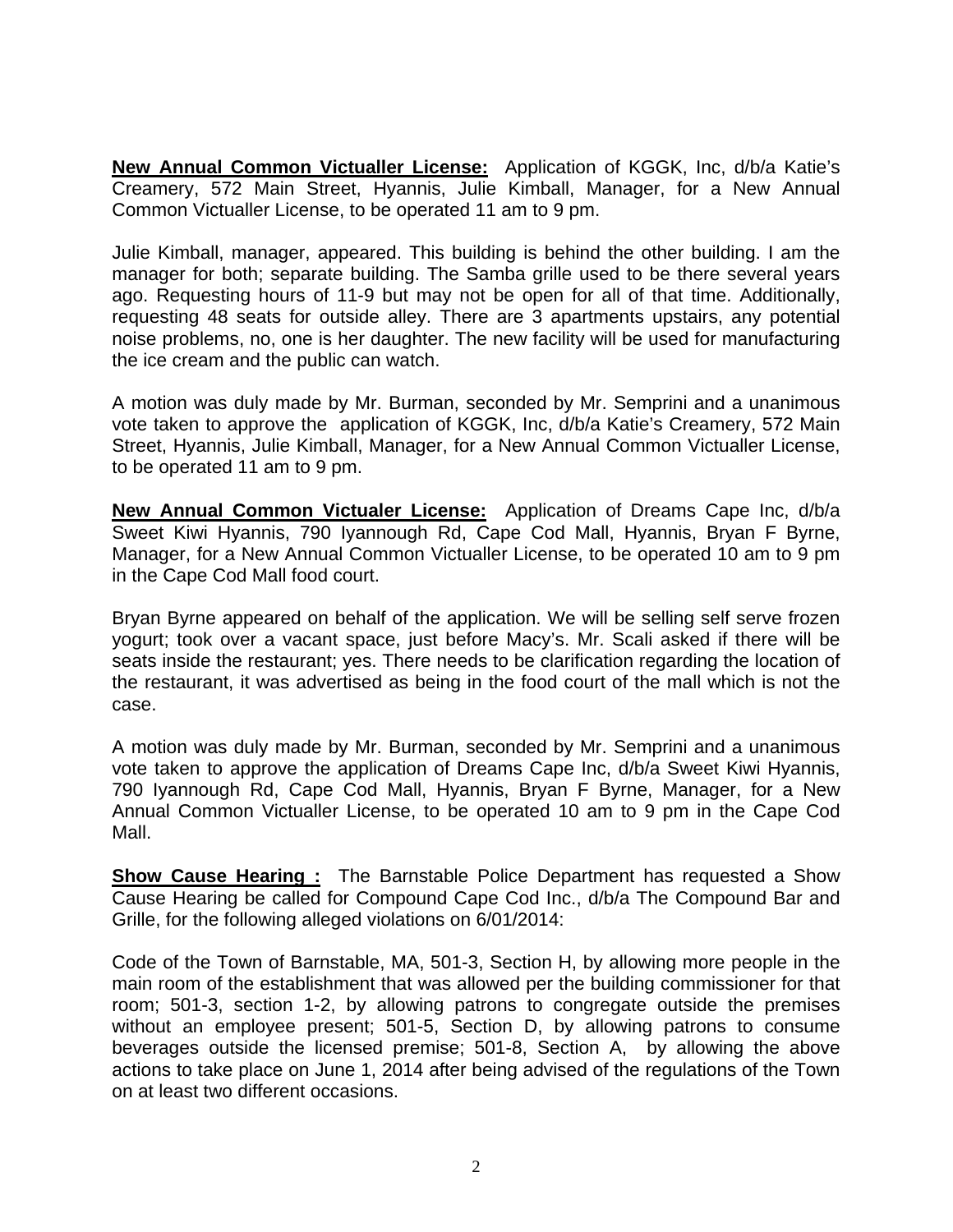Additional complaint from a Resident, pursuant to Section 501-4 not adhering to hours; pursuant to Section 501-8 A & E Lack of Supervision and Noise. Not adhering to Entertainment License and Noise Violation Section 501-10 A, B, D.

David Keville and Mike Nardone, owners, and Erica Cemino daytime manager, appeared on behalf of the Compound. The Barnstable Police Department is requesting the show cause hearing.

Officer Maher began his testimony to the Licensing Authority asking why the manager is not here. Mr. Keville replied that the manager is his wife and she has some ongoing health issues.

Officer Maher stated that on June  $1<sup>st</sup>$  he was at the bar for a possible violation, he proceeded to parked to observe 21 people at the door, platform and the ramp. At least 6-8 of these patrons had drinks and some with beer bottles. Observed this for 10 minutes and then an employee told them to come inside. At that time Officer Maher called for additional assistance from the police. Once inside, Officer Maher asked the employee, how many patrons were inside, he responded he did not know. Officer Maher asked the employee how many patrons allowed in that room; he responded that he did not know. Officer Maher then counted the patrons. The smaller room had all lights off and was under construction, continued count at least 79 in the room.

Erica was reminded about earlier conversations with police personnel and Erica stated she notified the licensed manager. Officer Maher saw an employee checking ID's, it was determined that he is one of the cooks. Mr. Semprini stated that the Barnstable Police Department has been called there 6 times in the last year. We generate a record from the previous year, officer initiated call, not if they call us. Officer Maher reviewed several times when he spoke with the staff along with Lt Murphy. They have been spoken to three times.

David Keville reviewed that they had had a quiet day, we cut staff and 60 people came in within 10 minutes. Since then we have hired staff and doorman for every shift. We understand that we were under staffed. Mr. Hoxie asked if he was you at the restaurant at the time of the incident, Erica was there. Terry Brennan was the acoustic guitar player, at most 15 people, 2 servers that had gone home. There were only two people in the bar. At midnight 20 Irish kids came through the door, they had just arrived, the crowd swelled so quickly.

 On that night there was no door staff. Capacity of the restaurant is 99; this is not a valid number since the other room was not being used. The individuals outside were refused admission, they travel in packs and try and figure out where to go. The bar was closed immediately.

 Since that night we have had a door man on every night, no other issues. We now know that we are responsible for the parking lot. Officer Maher inquired if they are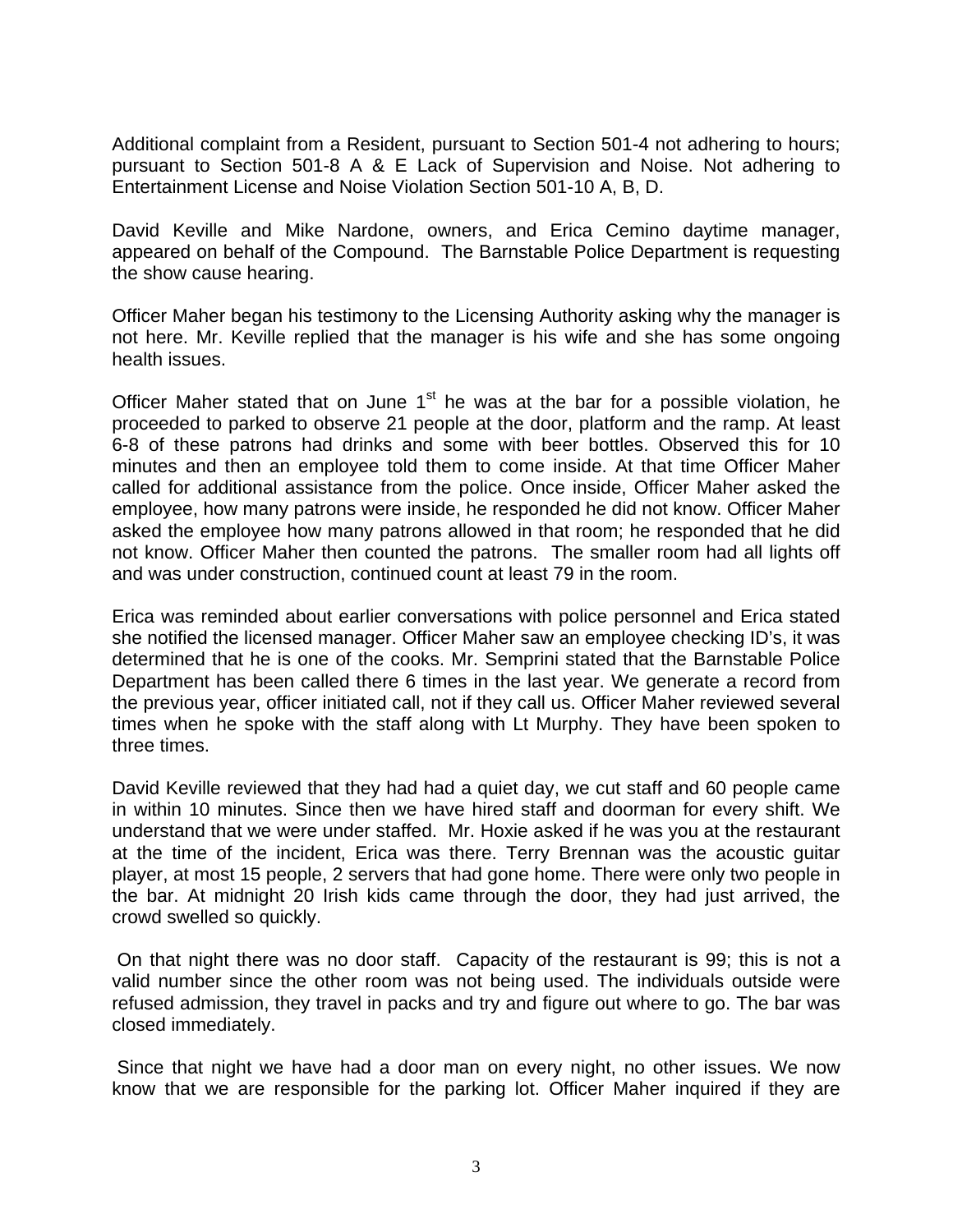aware that total seating changes when entertainment is present. Additionally he asked Mr. Keville if he remembered the Deputy Fire Chief discussing capacity and the number of servers, he did not remember, vaguely remembers. Officer Maher reminded Mr. Keville that he submitted a separate entertainment plan; he responded that he did not know what the numbers are. There is a total of 89 and interior capacity of 64. This is something that the staff has not had issues with as we have not been that busy. Mr, Keville stated that he is in the restaurant 4-5 times per week; his wife has not acted as manager for several months. Who has been in charge of the restaurant, Mr. Keville responded either me or Erica.

Mr. Keville stated our business is suffering it would improve if we had outdoor seats. We need to apply for an alteration of premises. The Board reminded Mr. Keville that two previous owners ran successful businesses at that location. Mr. Keville stated that he understands that they were caught in a bad situation, since then there have been 3 staff meetings, we have complied with everything. We regret the situation, it was complex, caught us unaware.

Mr. Hoxie asked if you are considering a new manager. This issue points to lack of supervision that no one legally responsible is available in the restaurant for months at a time.

Erica stated that maybe the ID count by Officer Maher was off it is such a close number, how can Officer Maher be sure he did not count the same person more than once. Officer Maher is a direct representative of the Licensing Authority and is very experienced. The restaurant was not that busy. Officer Maher stated with entertainment the number is 64 so they are 15 over. The staff member had no idea what the capacity numbers were. This is the most serious type of violation due to fire safety and the Board of Health concerns.

Testimony was concluded. Mr. Hoxie asked for motions.

 A motion was duly made by Mr. Burman, seconded by Mr. Nunheimer and a unanimous vote taken to unanimously find guilty of violation of the Code of the Town of Barnstable, MA, 501-3, Section H, by allowing more people in the main room of the establishment that was allowed per the building commissioner for that room; 501-3, section 1-2, by allowing patrons to congregate outside the premises without an employee present; 501-5, Section D, by allowing patrons to consume beverages outside the licensed premise; 501-8, Section A, by allowing the above actions to take place on June 1, 2014 after being advised of the regulations of the Town on at least two different occasions.

Mr. Hoxie asked Officer Maher for recommendations on sanctions.

Officer Maher recommended on the first violation a 3 day suspension. Violation 2 and 3 go hand in hand, this is very serious this comes down to an issue of safety; serve 5 day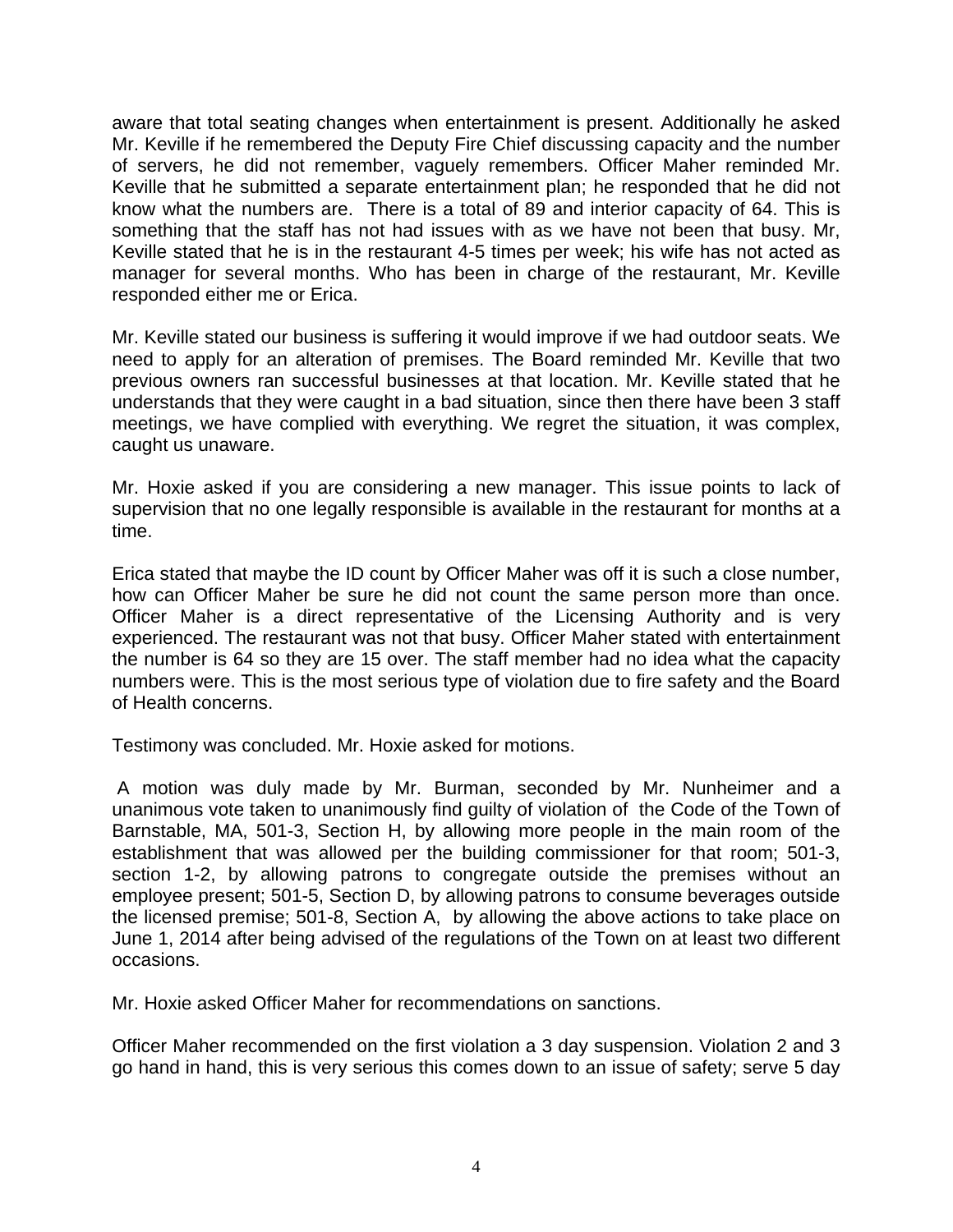suspension. On violation 4, failure to manage and failure of the corporation, a 1 day suspension. Recommend serving concurrently; serve 5 days.

A second motion was duly made by Mr. Burman, seconded by Mr. Nunheimer and a unanimous vote taken on the charges based upon testimony and lack thereof that the Licensee is guilty of all four charges.

A third motion was duly made by Mr. Burman, seconded by Mr. Nunheimer and a unanimous vote taken to accept the recommendations of Officer Maher, stipulating the entertainment license and the All Alcohol Common Victualler License be suspended for 5 days to serve on September 7-11, 2014.

Mr. Paul Weber appeared on behalf of the resident complaint; he lives on the second floor over the restaurant. He has brought his concerns to the attention of the owner, and he was directed to the landlord by the owner. At this point Mr. Weber brought his concerns to Mr. Scali and Ms Flynn.

 Mr. Weber was invited to give his opinions. The music was loud I could not even hear the DJ speak. The live band consisted of more than 2 people, rattled things in my apartment. I am 84 years old. Did not adhere to their hours, they had karaoke, live bands. Another instance of live karaoke, he was told to leave since then. Last Saturday, replacing illegal entertainment with sound and noise coming from a recorded noise, this is now harassment. Low pitched, repetitive music, Mr. Weber demonstrated the sound sources.

Erica Cimeo stated that Mr. Weber has been personally harassing her; she brought this to the police department for a no harassment order. This complaining has just started in the last month; we have tried to do everything that we can. At 11 pm we put the TVs on, no more music. He has become a problem with a disturbance. Mr Scali stated that he advised Mr. Weber to keep a log. Mr. Keville stated that there have been no other complaints. Karaoke has a separate license which they do not have.

 Mr. Burman took a moment to recognize Mr. Weber he is a former teacher at Barnstable high school, irrefutable as an individual.

Officer Maher stated that there are valid complaints; he advised Mr. Weber to simply call the police department. There are issues on either side, most certainly. The owner was going to speak to the tenants specifically, did you go upstairs to speak to him, and no, he did not. He only met Mr. Weber a month ago. He reached out to the property manager. We need to discuss.

Mr. Hoxie inquired if the punishment will be concurrent. Mr. Scali asked Mr. Keville as to why you stated that the landlord is responsible. We need to have a mediator. Officer Maher suggested that the suspension be held in abeyance so that the owner can reach some arrangements.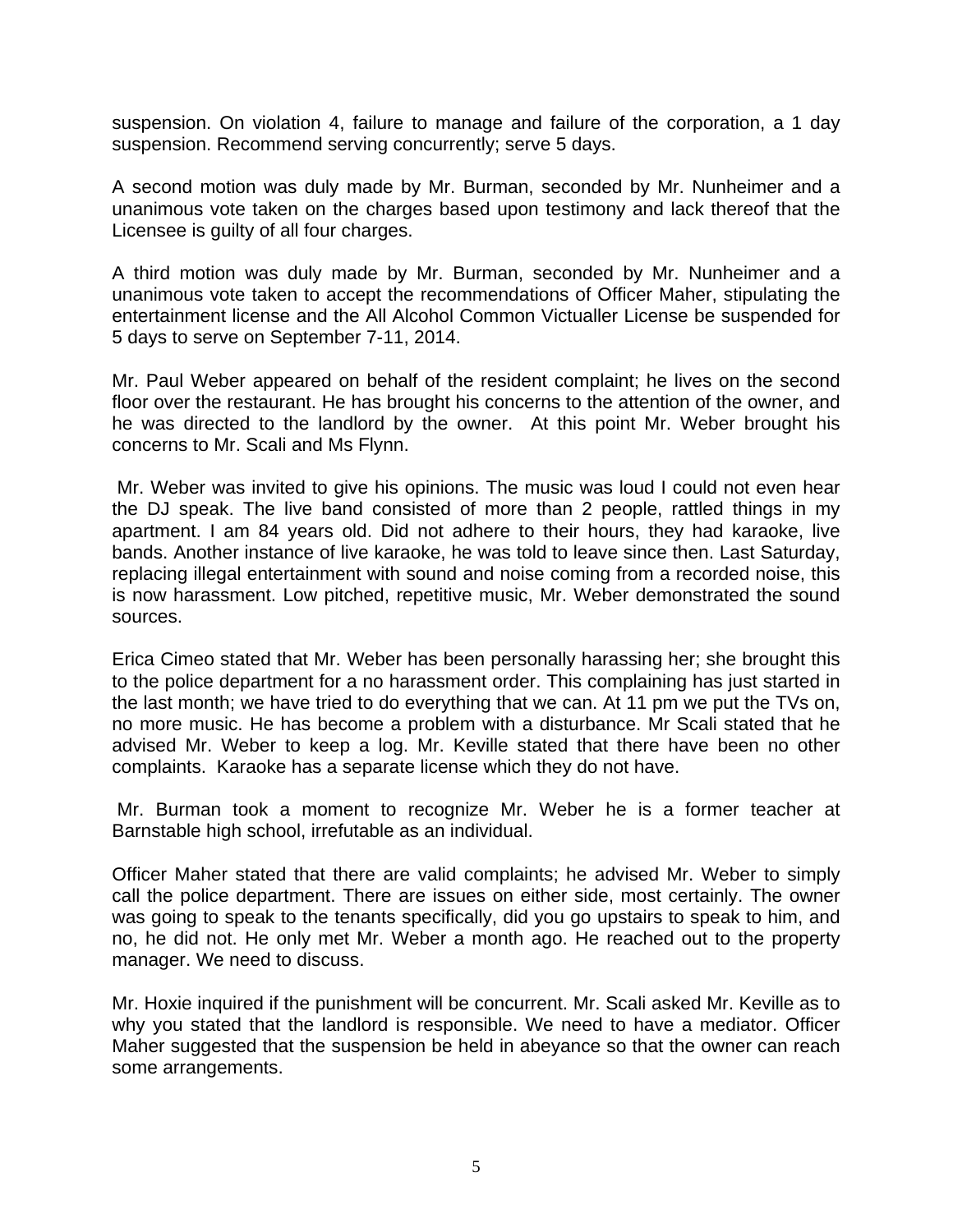Testimony was concluded. Mr. Hoxie asked for motions.

A motion was duly made by Mr. Burman, seconded by Mr. Nunheimer and a unanimous vote taken to for findings of the Section 501-8 A & E Lack of Supervision and Noise. Not adhering to Entertainment License and 501-10 B, D had no findings at this time.

Mr. Hoxie asked for recommendations at this time from Officer Maher.

Mr. Hoxie recommends to Mr. Weber to talk to the police if he has complaints. Clarify that these suspensions need to be run concurrently. Officer Maher will take someone who is fluent in Portuguese to listen to the complaints of the others in the apartments.

A second motion was duly made by Mr. Burman, seconded by Mr. Nunheimer and a unanimous vote taken to unanimously find guilty of the Section 501-8 A & E Lack of Supervision and Noise.

A third motion was duly made by Mr. Burman, seconded by Mr. Nunheimer and a unanimous vote taken to accept the recommendations of a two day suspension to be held in abeyance until the end of the calendar year.

**Alteration of Premises:** Application of Compound Cape Cod, Inc., d/b/a The Compound Bar and Grille, 644 Main Street, Hyannis, Sara Keville, Manager for an Alteration of Premises description to change the existing premises description to: 644 Main Street, Hyannis wood and brick construction, approximately 4400 sq. ft. consisting of kitchen, bar with seating for 16, dining room with seating for 36, lounge area with seating for 38 and outside seating for 16.

Officer Maher asked if there has been a change in the corporate name. Mr. Keville responded that he thought his business partner took care of all the changes in the corporate structures. Mr. Scali stated that if you are not operating under the previous corporation name you need to be closed. Everything has to under the same corporate name. The application was filled out in the new applicant name, it was not verified that the corporate name was changed. Mr. Keville stated that a new corporation was created for payroll; the creditors and liquor are still under Country Saloon Products.

Assume that you are operating under the old corporate name, must re-notice the disciplinary hearing and the alteration of premises. If you discount the disciplinary hearing you will have to close today. You filled an application with a new corporate name; we should not have done that. Mr. Keville stated that he accepts the disciplinary hearing findings. Mr. Scali recommended to Mr. Keville that he correct his issues before he moves forward with the Alteration of Premises Application. Everything must match within the filing; all paperwork has to be under the same corporate name. Attorney Nunheimer stated if you want to proceed under the new corporation everything should be matching. We have accepted that the applicant will have a change in name. Payroll is only the item that has moved. The Alteration of Premises application needs to move forward at a later date.